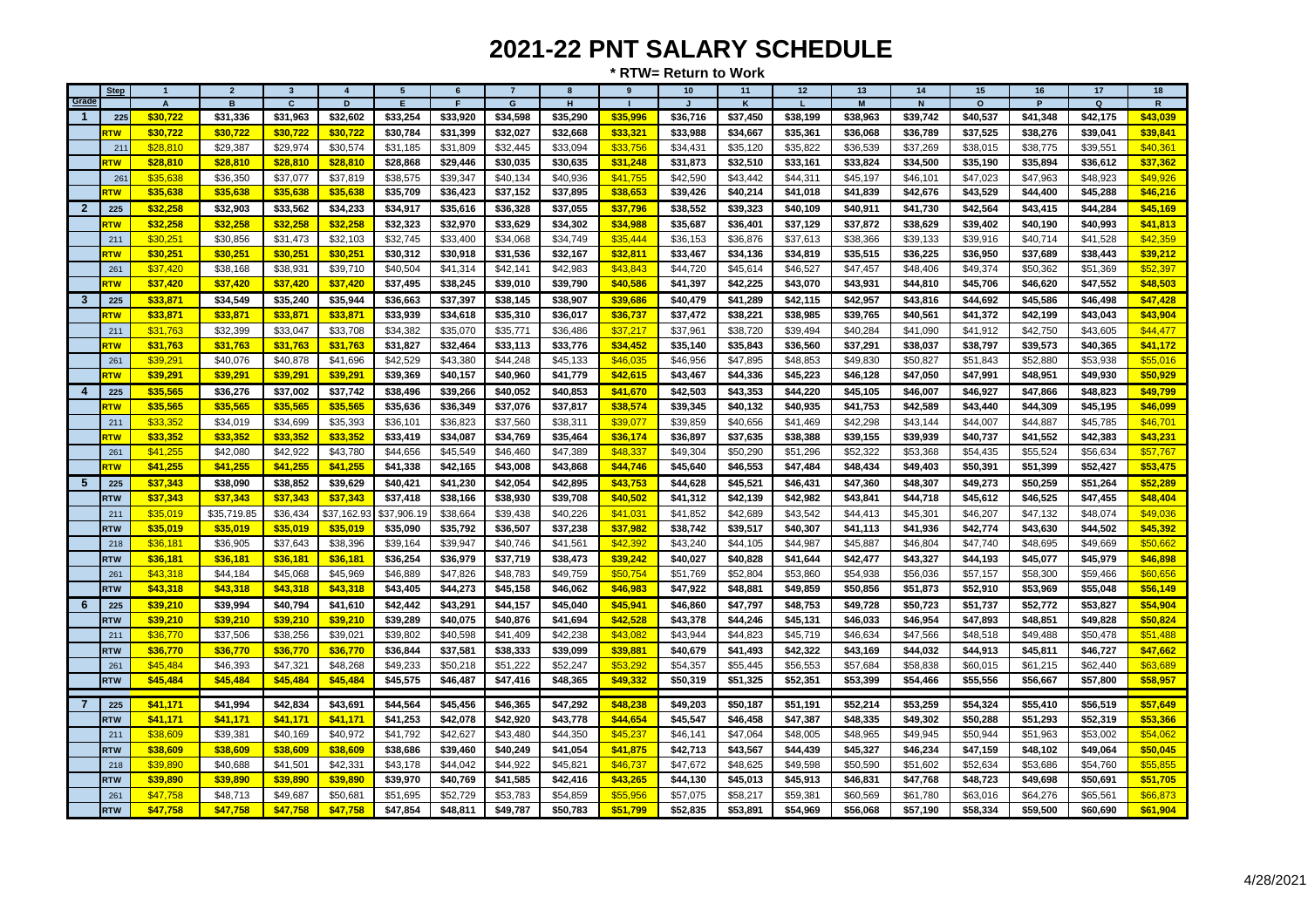| <b>Step</b> | $\overline{1}$ | $\overline{2}$ | $\overline{\mathbf{3}}$ | $\overline{\mathbf{4}}$ | 5        | 6        | $\overline{7}$ | 8              | 9        | 10       | 11       | 12       | 13       | 14          | 15       | 16       | 17          | 18                      |
|-------------|----------------|----------------|-------------------------|-------------------------|----------|----------|----------------|----------------|----------|----------|----------|----------|----------|-------------|----------|----------|-------------|-------------------------|
| Grade       | A              | B              | $\mathbf{c}$            | D                       | E        | F        | $\mathbf G$    | $\overline{H}$ |          |          | K        | L        | M        | $\mathbf N$ | $\circ$  | P        | $\mathbf Q$ | $\overline{\mathsf{R}}$ |
| 8<br>225    | \$43,229       | \$44,094       | \$44,976                | \$45,875                | \$46,793 | \$47,729 | \$48,683       | \$49,657       | \$50,650 | \$51,663 | \$52,696 | \$53,750 | \$54,825 | \$55,922    | \$57,040 | \$58,181 | \$59,344    | \$60,531                |
| <b>RTW</b>  | \$43,229       | \$43,229       | \$43,229                | \$43,229                | \$43,316 | \$44,182 | \$45,066       | \$45,967       | \$46,887 | \$47,824 | \$48,781 | \$49,756 | \$50,752 | \$51,767    | \$52,802 | \$53,858 | \$54,935    | \$56,034                |
| 211         | \$40,539       | \$41,350       | \$42,177                | \$43,021                | \$43,881 | \$44,759 | \$45,654       | \$46,567       | \$47.498 | \$48,448 | \$49,417 | \$50,406 | \$51,414 | \$52,442    | \$53.491 | \$54,561 | \$55,652    | \$56,765                |
| <b>RTW</b>  | \$40,539       | \$40,539       | \$40,539                | \$40,539                | \$40,621 | \$41,433 | \$42,262       | \$43,107       | \$43,969 | \$44,849 | \$45,746 | \$46,661 | \$47,594 | \$48,546    | \$49,517 | \$50,507 | \$51,517    | \$52,547                |
| 261         | \$50,146       | \$51,149       | \$52,172                | \$53,215                | \$54,280 | \$55,365 | \$56,472       | \$57,602       | \$58,754 | \$59,929 | \$61,128 | \$62,350 | \$63,597 | \$64,869    | \$66,166 | \$67,490 | \$68,840    | \$70,216                |
| <b>RTW</b>  | \$50,146       | \$50.146       | \$50,146                | \$50,146                | \$50,247 | \$51,251 | \$52,277       | \$53,322       | \$54,388 | \$55,476 | \$56,586 | \$57,718 | \$58,872 | \$60,049    | \$61,250 | \$62,475 | \$63,725    | \$64,999                |
| 225<br>9    | \$45,391       | \$46,298       | \$47,224                | \$48,169                | \$49,132 | \$50,115 | \$51,117       | \$52,140       | \$53,182 | \$54,246 | \$55,331 | \$56,438 | \$57,566 | \$58,718    | \$59,892 | \$61,090 | \$62,312    | \$63,558                |
| <b>RTW</b>  | \$45,391       | \$45,391       | \$45,391                | \$45,391                | \$45,482 | \$46,391 | \$47,319       | \$48,266       | \$49,231 | \$50,216 | \$51,220 | \$52,244 | \$53,289 | \$54,355    | \$55,442 | \$56,551 | \$57,682    | \$58,836                |
| 211         | \$42,566       | \$43,418       | \$44,286                | \$45,172                | \$46,075 | \$46,997 | \$47,937       | \$48,895       | \$49,873 | \$50,871 | \$51,888 | \$52,926 | \$53,984 | \$55,064    | \$56,165 | \$57,289 | \$58,435    | \$59,603                |
| <b>RTW</b>  | \$42,566       | \$42,566       | \$42,566                | \$42,566                | \$42,652 | \$43,505 | \$44,375       | \$45,262       | \$46,168 | \$47,091 | \$48,033 | \$48,994 | \$49,973 | \$50,973    | \$51,992 | \$53,032 | \$54,093    | \$55,175                |
| 238         | \$48,013       | \$48,974       | \$49,953                | \$50,952                | \$51,971 | \$53,011 | \$54,071       | \$55,152       | \$56.255 | \$57,380 | \$58,528 | \$59,698 | \$60,892 | \$62,110    | \$63,352 | \$64,620 | \$65,912    | \$67,230                |
| <b>RTW</b>  | \$48,013       | \$48,013       | \$48,013                | \$48,013                | \$48,110 | \$49,072 | \$50,053       | \$51,054       | \$52,075 | \$53,117 | \$54,179 | \$55,263 | \$56,368 | \$57,495    | \$58,645 | \$59,818 | \$61,015    | \$62,235                |
| 241         | \$48,619       | \$49,591       | \$50,583                | \$51,594                | \$52,626 | \$53,679 | \$54,752       | \$55,847       | \$56,964 | \$58,104 | \$59,266 | \$60,451 | \$61,660 | \$62,893    | \$64,151 | \$65,434 | \$66,743    | \$68,078                |
| <b>RTW</b>  | \$48,619       | \$48,619       | \$48,619                | \$48,619                | \$48,716 | \$49,690 | \$50,684       | \$51,698       | \$52,732 | \$53,786 | \$54,862 | \$55,959 | \$57,079 | \$58,220    | \$59,385 | \$60,572 | \$61,784    | \$63,019                |
| 261         | \$52.654       | \$53,706       | \$54,780                | \$55,876                | \$56,994 | \$58,133 | \$59,296       | \$60,482       | \$61,691 | \$62,925 | \$64,184 | \$65,468 | \$66,777 | \$68,113    | \$69,475 | \$70,864 | \$72,282    | \$73,727                |
| <b>RTW</b>  | \$52,654       | \$52,654       | \$52,654                | \$52,654                | \$52,759 | \$53,814 | \$54,890       | \$55,988       | \$57,107 | \$58,250 | \$59,415 | \$60,603 | \$61,815 | \$63,052    | \$64,313 | \$65,599 | \$66,911    | \$68,249                |
| 10<br>225   | \$47,660       | \$48,613       | \$49,586                | \$50,577                | \$51,589 | \$52,621 | \$53,673       | \$54,747       | \$55,842 | \$56,958 | \$58,098 | \$59,259 | \$60,445 | \$61,654    | \$62,887 | \$64,144 | \$65,427    | \$66,736                |
| <b>RTW</b>  | \$47,660       | \$47,660       | \$47,660                | \$47,660                | \$47,756 | \$48,711 | \$49,685       | \$50,679       | \$51,693 | \$52,726 | \$53,781 | \$54,857 | \$55,954 | \$57,073    | \$58,214 | \$59,378 | \$60,566    | \$61,777                |
| 211         | \$44,694       | \$45,589       | \$46,500                | \$47,430                | \$48,379 | \$49,347 | \$50,333       | \$51,340       | \$52,367 | \$53,414 | \$54,483 | \$55,572 | \$56,684 | \$57,817    | \$58.974 | \$60,153 | \$61,356    | \$62,584                |
| <b>RTW</b>  | \$44,694       | \$44,694       | \$44,694                | \$44,694                | \$44,784 | \$45,680 | \$46,594       | \$47,526       | \$48,476 | \$49,446 | \$50,435 | \$51,443 | \$52,472 | \$53,522    | \$54,592 | \$55,684 | \$56,797    | \$57,934                |
| 221         | \$46,813       | \$47,749       | \$48,704                | \$49,678                | \$50,672 | \$51,685 | \$52,719       | \$53,773       | \$54,849 | \$55,946 | \$57,065 | \$58,206 | \$59,370 | \$60,558    | \$61,769 | \$63,004 | \$64,264    | \$65,550                |
| <b>RTW</b>  | \$46,813       | \$46,813       | \$46,813                | \$46,813                | \$46,907 | \$47,845 | \$48,802       | \$49,778       | \$50,774 | \$51,789 | \$52,825 | \$53,881 | \$54,959 | \$56,058    | \$57,179 | \$58,323 | \$59,489    | \$60,680                |
| 238         | \$50,414       | \$51,422       | \$52,451                | \$53,500                | \$54,570 | \$55,661 | \$56,774       | \$57,910       | \$59,068 | \$60,249 | \$61,454 | \$62,683 | \$63,937 | \$65,216    | \$66,520 | \$67,851 | \$69,208    | \$70,592                |
| <b>RTW</b>  | \$50,414       | \$50,414       | \$50,414                | \$50,414                | \$50,515 | \$51,525 | \$52,556       | \$53,607       | \$54,679 | \$55,773 | \$56,888 | \$58,026 | \$59,187 | \$60,370    | \$61,578 | \$62,809 | \$64,065    | \$65,347                |
| 240         | \$50,837       | \$51,854       | \$52,891                | \$53,949                | \$55,028 | \$56,129 | \$57,251       | \$58,396       | \$59,565 | \$60,756 | \$61,971 | \$63,210 | \$64,474 | \$65,764    | \$67,079 | \$68,421 | \$69,789    | \$71,185                |
| <b>RTW</b>  | \$50,837       | \$50,837       | \$50,837                | \$50,837                | \$50,940 | \$51,958 | \$52,998       | \$54,058       | \$55,139 | \$56,241 | \$57,366 | \$58,514 | \$59,684 | \$60,878    | \$62,095 | \$63,337 | \$64,604    | \$65,896                |
| 248         | \$52,532       | \$53,583       | \$54,654                | \$55,748                | \$56,862 | \$58,000 | \$59,160       | \$60,343       | \$61,550 | \$62,781 | \$64,036 | \$65,317 | \$66,623 | \$67,956    | \$69,315 | \$70,701 | \$72,115    | \$73,558                |
| <b>RTW</b>  | \$52,532       | \$52,532       | \$52,532                | \$52,532                | \$52,638 | \$53,690 | \$54,764       | \$55,859       | \$56,977 | \$58,116 | \$59.278 | \$60,464 | \$61.673 | \$62.907    | \$64,165 | \$65.448 | \$66,757    | \$68,092                |
| 261         | \$55,286       | \$56,392       | \$57,519                | \$58,670                | \$59,843 | \$61,040 | \$62,261       | \$63,506       | \$64,777 | \$66,072 | \$67,393 | \$68,741 | \$70,116 | \$71,518    | \$72,949 | \$74,407 | \$75,896    | \$77,414                |
| <b>RTW</b>  | \$55,286       | \$55,286       | \$55,286                | \$55,286                | \$55,397 | \$56,505 | \$57,635       | \$58,788       | \$59,964 | \$61,163 | \$62,386 | \$63,634 | \$64,906 | \$66,204    | \$67,528 | \$68,879 | \$70,257    | \$71,662                |
| 11<br>225   | \$50,043       | \$51,044       | \$52,065                | \$53,106                | \$54,168 | \$55,252 | \$56,357       | \$57,484       | \$58,634 | \$59,806 | \$61,002 | \$62,222 | \$63,467 | \$64,736    | \$66,031 | \$67,352 | \$68,699    | \$70,073                |
| <b>RTW</b>  | \$50,043       | \$50,043       | \$50.043                | \$50,043                | \$50,144 | \$51,147 | \$52,169       | \$53,213       | \$54,277 | \$55,363 | \$56.470 | \$57,599 | \$58.751 | \$59.926    | \$61.125 | \$62.347 | \$63,594    | \$64,866                |
| 211         | \$46,929       | \$47,868       | \$48,825                | \$49,802                | \$50,798 | \$51,814 | \$52,850       | \$53,907       | \$54,985 | \$56,085 | \$57,207 | \$58,351 | \$59,518 | \$60,708    | \$61,922 | \$63,161 | \$64,424    | \$65,713                |
| <b>RTW</b>  | \$46,929       | \$46,929       | \$46,929                | \$46,929                | \$47,024 | \$47,964 | \$48,923       | \$49,902       | \$50,900 | \$51,918 | \$52,956 | \$54,015 | \$55,096 | \$56,198    | \$57,322 | \$58,468 | \$59,637    | \$60,830                |
| 261         | \$58,050       | \$59,211       | \$60,395                | \$61,603                | \$62,835 | \$64,092 | \$65,374       | \$66,681       | \$68,015 | \$69,375 | \$70,763 | \$72.178 | \$73.622 | \$75,094    | \$76,596 | \$78,128 | \$79,690    | \$81,284                |
| <b>RTW</b>  | \$58,050       | \$58,050       | \$58,050                | \$58,050                | \$58,167 | \$59,330 | \$60,517       | \$61,727       | \$62,961 | \$64,221 | \$65,505 | \$66,815 | \$68,152 | \$69,515    | \$70,905 | \$72,323 | \$73,769    | \$75,245                |
| 12<br>225   | \$52,545       | \$53,596       | \$54,668                | \$55,762                | \$56,877 | \$58,014 | \$59,175       | \$60,358       | \$61,565 | \$62,797 | \$64,053 | \$65,334 | \$66,640 | \$67,973    | \$69,333 | \$70,719 | \$72,134    | \$73,576                |
| <b>RTW</b>  | \$52,545       | \$52,545       | \$52,545                | \$52,545                | \$52,651 | \$53,704 | \$54,778       | \$55,874       | \$56,991 | \$58,131 | \$59,293 | \$60,479 | \$61.689 | \$62,923    | \$64,181 | \$65,465 | \$66,774    | \$68,110                |
| 211         | \$49,276       | \$50,261       | \$51,267                | \$52,292                | \$53,338 | \$54,405 | \$55,493       | \$56,603       | \$57,735 | \$58,889 | \$60,067 | \$61,268 | \$62,494 | \$63,744    | \$65,019 | \$66,319 | \$67,645    | \$68,998                |
| <b>RTW</b>  | \$49,276       | \$49,276       | \$49,276                | \$49,276                | \$49,375 | \$50,362 | \$51,370       | \$52,397       | \$53,445 | \$54,514 | \$55,604 | \$56,716 | \$57.850 | \$59,007    | \$60,188 | \$61,391 | \$62,619    | \$63,872                |
| 261         | \$60,952       | \$62,172       | \$63,415                | \$64,683                | \$65,977 | \$67,297 | \$68,643       | \$70,015       | \$71,415 | \$72,844 | \$74,301 | \$75,787 | \$77,303 | \$78,849    | \$80,426 | \$82,034 | \$83,675    | \$85,348                |
| <b>RTW</b>  | \$60,952       | \$60,952       | \$60,952                | \$60,952                | \$61,075 | \$62,297 | \$63,542       | \$64,813       | \$66,109 | \$67,432 | \$68,780 | \$70,156 | \$71,559 | \$72,990    | \$74,450 | \$75,939 | \$77,458    | \$79,007                |
| 13<br>225   | \$55,173       | \$56,276       | \$57,402                | \$58,550                | \$59,721 | \$60,915 | \$62,133       | \$63,376       | \$64,644 | \$65,936 | \$67,255 | \$68,600 | \$69,972 | \$71,372    | \$72,799 | \$74,255 | \$75,740    | \$77,255                |
| <b>RTW</b>  | \$55,173       | \$55,173       | \$55,173                | \$55,173                | \$55,283 | \$56,389 | \$57,517       | \$58,667       | \$59,841 | \$61,037 | \$62,258 | \$63,503 | \$64,773 | \$66,069    | \$67,390 | \$68,738 | \$70,113    | \$71,515                |
| 211         | \$51,740       | \$52,774       | \$53,830                | \$54,907                | \$56,005 | \$57,125 | \$58,267       | \$59,433       | \$60,622 | \$61,834 | \$63,070 | \$64,332 | \$65,618 | \$66,93     | \$68,269 | \$69,635 | \$71,028    | \$72,448                |
| <b>RTW</b>  | \$51,740       | \$51,740       | \$51,740                | \$51,740                | \$51,844 | \$52,880 | \$53,938       | \$55,017       | \$56,118 | \$57,239 | \$58,384 | \$59,552 | \$60,743 | \$61,958    | \$63,197 | \$64,461 | \$65,750    | \$67,065                |
| 261         | \$64,001       | \$65,280       | \$66,586                | \$67,918                | \$69,276 | \$70,661 | \$72,075       | \$73,516       | \$74,987 | \$76,486 | \$78,016 | \$79,576 | \$81,168 | \$82,791    | \$84,447 | \$86,136 | \$87,859    | \$89,616                |
| <b>RTW</b>  | \$64,001       | \$64,001       | \$64,001                | \$64,001                | \$64,129 | \$65,411 | \$66,720       | \$68,054       | \$69,415 | \$70,803 | \$72,219 | \$73,664 | \$75,137 | \$76,640    | \$78,173 | \$79,736 | \$81,331    | \$82,957                |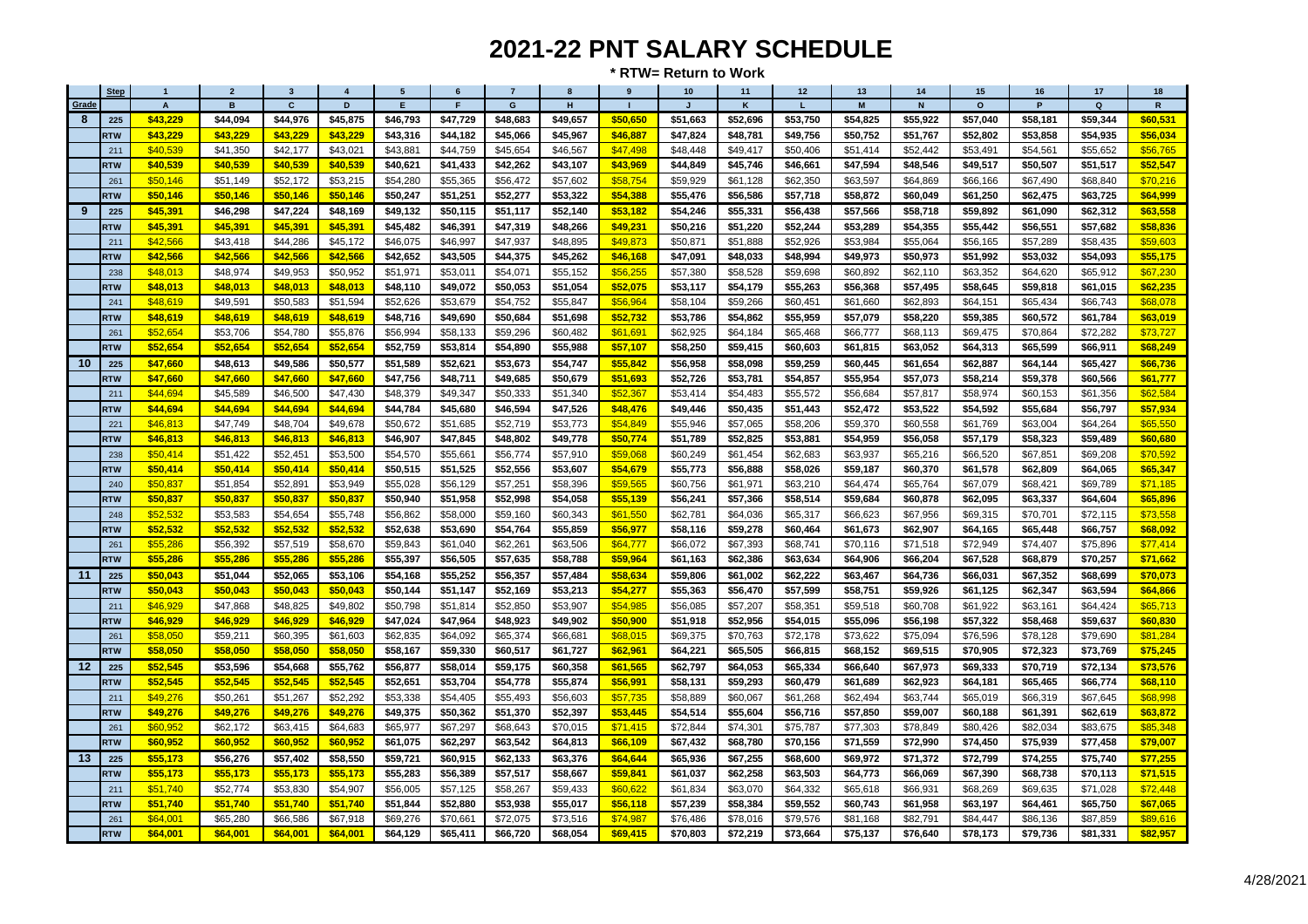|       | <b>Step</b> |                           | $\overline{2}$ | $\mathbf{3}$ |           | 5         | 6         | $\overline{7}$ | $\mathbf{a}$ |           | 10           | 11        | 12        | 13        | 14          | 15        | 16        | 17           | 18            |
|-------|-------------|---------------------------|----------------|--------------|-----------|-----------|-----------|----------------|--------------|-----------|--------------|-----------|-----------|-----------|-------------|-----------|-----------|--------------|---------------|
| Grade |             | $\boldsymbol{\mathsf{A}}$ | B              | $\mathbf{c}$ | D         | E         | F.        | G              | H            | п         | $\mathbf{J}$ | K         | L         | M         | $\mathsf N$ | $\circ$   | P         | $\mathbf{Q}$ | ${\mathbf R}$ |
| 14    | 225         | \$57,931                  | \$59,090       | \$60,272     | \$61,477  | \$62,707  | \$63,961  | \$65,240       | \$66,545     | \$67,876  | \$69,233     | \$70,618  | \$72,030  | \$73,471  | \$74,940    | \$76,439  | \$77,968  | \$79,527     | \$81,118      |
|       | <b>RTW</b>  | \$57,931                  | \$57,931       | \$57,931     | \$57,931  | \$58,048  | \$59,209  | \$60,393       | \$61,601     | \$62,833  | \$64,089     | \$65,371  | \$66,678  | \$68,012  | \$69,372    | \$70,760  | \$72,175  | \$73,618     | \$75,091      |
|       | 211         | \$54,327                  | \$55,413       | \$56,521     | \$57,652  | \$58,805  | \$59,981  | \$61,181       | \$62,404     | \$63.652  | \$64,925     | \$66,224  | \$67,548  | \$68,899  | \$70,277    | \$71,683  | \$73,117  | \$74,579     | \$76,070      |
|       | <b>RTW</b>  | \$54,327                  | \$54,327       | \$54,327     | \$54,327  | \$54,436  | \$55,524  | \$56,635       | \$57,768     | \$58,923  | \$60,101     | \$61,303  | \$62,530  | \$63,780  | \$65,056    | \$66,357  | \$67,684  | \$69,038     | \$70,418      |
|       | 261         | \$67,200                  | \$68,544       | \$69,915     | \$71,313  | \$72,740  | \$74,195  | \$75,678       | \$77,192     | \$78.736  | \$80,311     | \$81.917  | \$83.555  | \$85.226  | \$86,931    | \$88,669  | \$90,443  | \$92.252     | \$94.097      |
|       | <b>RTW</b>  | \$67,200                  | \$67,200       | \$67,200     | \$67,200  | \$67,335  | \$68,682  | \$70,056       | \$71,457     | \$72,886  | \$74,344     | \$75,830  | \$77,347  | \$78,894  | \$80,472    | \$82,081  | \$83,723  | \$85,397     | \$87,105      |
| 15    | 225         | \$60,828                  | \$62.044       | \$63.285     | \$64.551  | \$65,842  | \$67,159  | \$68,502       | \$69,872     | \$71,270  | \$72,695     | \$74,149  | \$75,632  | \$77,144  | \$78,687    | \$80.261  | \$81,866  | \$83.504     | \$85,174      |
|       | <b>RTW</b>  | \$60,828                  | \$60,828       | \$60,828     | \$60,828  | \$60,950  | \$62,169  | \$63,412       | \$64,681     | \$65,974  | \$67,294     | \$68,640  | \$70,012  | \$71,413  | \$72,841    | \$74,298  | \$75,784  | \$77,299     | \$78,845      |
|       | 211         | \$57,043                  | \$58,184       | \$59,348     | \$60,535  | \$61,745  | \$62,980  | \$64,240       | \$65.524     | \$66.835  | \$68,172     | \$69,535  | \$70,926  | \$72,344  | \$73,791    | \$75,267  | \$76,772  | \$78,308     | \$79,874      |
|       | <b>RTW</b>  | \$57,043                  | \$57,043       | \$57,043     | \$57,043  | \$57,158  | \$58,301  | \$59,467       | \$60,656     | \$61,869  | \$63,107     | \$64,369  | \$65,656  | \$66,969  | \$68,309    | \$69,675  | \$71,068  | \$72,490     | \$73,939      |
|       | 261         | \$70,560                  | \$71,972       | \$73,411     | \$74,879  | \$76,377  | \$77,904  | \$79,462       | \$81,052     | \$82,673  | \$84,326     | \$86,013  | \$87,733  | \$89,488  | \$91,277    | \$93,103  | \$94,965  | \$96,864     | \$98,801      |
|       | <b>RTW</b>  | \$70,560                  | \$70,560       | \$70,560     | \$70,560  | \$70,702  | \$72,116  | \$73,558       | \$75,029     | \$76,530  | \$78,061     | \$79,622  | \$81,214  | \$82,839  | \$84,495    | \$86,185  | \$87,909  | \$89,667     | \$91,461      |
| 16    | 225         | \$63,869                  | \$65,147       | \$66,450     | \$67,779  | \$69,134  | \$70,517  | \$71,927       | \$73,366     | \$74,833  | \$76,330     | \$77,856  | \$79,413  | \$81,002  | \$82,622    | \$84,274  | \$85,960  | \$87,679     | \$89,432      |
|       | RTW         | \$63,869                  | \$63,869       | \$63,869     | \$63,869  | \$63,997  | \$65,277  | \$66,583       | \$67,915     | \$69,273  | \$70,658     | \$72,072  | \$73,513  | \$74,983  | \$76,483    | \$78,013  | \$79,573  | \$81,164     | \$82,788      |
|       | 211         | \$59,895                  | \$61,093       | \$62,315     | \$63,561  | \$64,832  | \$66,129  | \$67,452       | \$68,801     | \$70,177  | \$71,580     | \$73,012  | \$74,472  | \$75,962  | \$77,481    | \$79,030  | \$80,611  | \$82,223     | \$83,868      |
|       | <b>RTW</b>  | \$59,895                  | \$59,895       | \$59,895     | \$59,895  | \$60,015  | \$61,216  | \$62,440       | \$63,689     | \$64,963  | \$66,262     | \$67,587  | \$68,939  | \$70,318  | \$71,724    | \$73,158  | \$74,622  | \$76,114     | \$77,636      |
|       | 261         | \$74,088                  | \$75,570       | \$77,082     | \$78,623  | \$80.196  | \$81,800  | \$83,435       | \$85,104     | \$86,806  | \$88.542     | \$90.313  | \$92.120  | \$93.962  | \$95.841    | \$97,758  | \$99.713  | \$101.707    | \$103,742     |
|       | <b>RTW</b>  | \$74,088                  | \$74,088       | \$74,088     | \$74,088  | \$74,237  | \$75,722  | \$77,236       | \$78,781     | \$80,357  | \$81,964     | \$83,603  | \$85,275  | \$86,981  | \$88,720    | \$90,495  | \$92,304  | \$94,151     | \$96,034      |
| 17    | 225         | \$67,063                  | \$68,404       | \$69.772     | \$71.167  | \$72,591  | \$74.043  | \$75,524       | \$77.034     | \$78,575  | \$80.146     | \$81.749  | \$83.384  | \$85.052  | \$86.753    | \$88.488  | \$90.258  | \$92.063     | \$93,904      |
|       | <b>RTW</b>  | \$67,063                  | \$67,063       | \$67,063     | \$67,063  | \$67,197  | \$68,541  | \$69,912       | \$71,310     | \$72,737  | \$74,191     | \$75,675  | \$77,189  | \$78,732  | \$80,307    | \$81,913  | \$83,551  | \$85,222     | \$86,927      |
|       | 211         | \$62,890                  | \$64,148       | \$65,431     | \$66,739  | \$68,074  | \$69,436  | \$70,824       | \$72,241     | \$73,686  | \$75,159     | \$76,662  | \$78,196  | \$79,760  | \$81,355    | \$82,982  | \$84,642  | \$86,334     | \$88,061      |
|       | <b>RTW</b>  | \$62,890                  | \$62,890       | \$62,890     | \$62,890  | \$63,016  | \$64,276  | \$65,562       | \$66,873     | \$68,211  | \$69,575     | \$70,966  | \$72,386  | \$73,833  | \$75,310    | \$76,816  | \$78,353  | \$79,920     | \$81,518      |
|       | 261         | \$77,793                  | \$79,349       | \$80,936     | \$82,554  | \$84,205  | \$85,889  | \$87,607       | \$89,359     | \$91,147  | \$92,970     | \$94,829  | \$96,726  | \$98,660  | \$100,633   | \$102,646 | \$104,699 | \$106,793    | \$108,929     |
|       | <b>RTW</b>  | \$77,793                  | \$77,793       | \$77,793     | \$77,793  | \$77,949  | \$79,508  | \$81,098       | \$82,720     | \$84,374  | \$86,062     | \$87,783  | \$89,539  | \$91,330  | \$93,156    | \$95,019  | \$96,920  | \$98,858     | \$100,835     |
| 18    | 225         | \$70,416                  | \$71,824       | \$73,261     | \$74,726  | \$76,220  | \$77,745  | \$79,300       | \$80,886     | \$82,503  | \$84,153     | \$85,837  | \$87,553  | \$89,304  | \$91.090    | \$92.912  | \$94,770  | \$96,666     | \$98,599      |
|       | <b>RTW</b>  | \$70,416                  | \$70,416       | \$70,416     | \$70,416  | \$70,557  | \$71,968  | \$73,408       | \$74,876     | \$76,373  | \$77,901     | \$79,459  | \$81,048  | \$82,669  | \$84,322    | \$86,009  | \$87,729  | \$89,484     | \$91,273      |
|       | 211         | \$66,034                  | \$67,355       | \$68,702     | \$70,076  | \$71,478  | \$72,907  | \$74,365       | \$75,853     | \$77,370  | \$78,917     | \$80,496  | \$82,106  | \$83,748  | \$85,423    | \$87,131  | \$88,874  | \$90,651     | \$92,464      |
|       | <b>RTW</b>  | \$66,034                  | \$66,034       | \$66,034     | \$66,034  | \$66,167  | \$67,490  | \$68,840       | \$70,217     | \$71,621  | \$73,054     | \$74,515  | \$76,005  | \$77,525  | \$79,076    | \$80,657  | \$82,270  | \$83,916     | \$85,594      |
|       | 261         | \$81,682                  | \$83,316       | \$84,982     | \$86,682  | \$88,416  | \$90,184  | \$91,988       | \$93,827     | \$95.704  | \$97,618     | \$99,570  | \$101,562 | \$103,593 | \$105,665   | \$107,778 | \$109,934 | \$112,132    | \$114,375     |
|       | <b>RTW</b>  | \$81,682                  | \$81,682       | \$81,682     | \$81,682  | \$81,846  | \$83,483  | \$85,153       | \$86,856     | \$88,593  | \$90,365     | \$92,172  | \$94,016  | \$95,896  | \$97,814    | \$99,770  | \$101,766 | \$103,801    | \$105,877     |
| 19    | 225         | \$73,937                  | \$75,415       | \$76,924     | \$78,462  | \$80,031  | \$81,632  | \$83,265       | \$84,930     | \$86,629  | \$88,361     | \$90,128  | \$91,931  | \$93,770  | \$95,645    | \$97,558  | \$99,509  | \$101,499    | \$103,529     |
|       | <b>RTW</b>  | \$73,937                  | \$73,937       | \$73,937     | \$73,937  | \$74,085  | \$75,567  | \$77,078       | \$78,620     | \$80,192  | \$81,796     | \$83,432  | \$85,100  | \$86,802  | \$88,539    | \$90,309  | \$92,115  | \$93,958     | \$95,837      |
|       | 211         | \$69,336                  | \$70,723       | \$72,137     | \$73,580  | \$75,052  | \$76,553  | \$78,084       | \$79,645     | \$81.238  | \$82.863     | \$84,520  | \$86.211  | \$87,935  | \$89,694    | \$91,488  | \$93,317  | \$95,184     | \$97,087      |
|       | <b>RTW</b>  | \$69,336                  | \$69,336       | \$69,336     | \$69,336  | \$69,475  | \$70,865  | \$72,282       | \$73,728     | \$75,202  | \$76,706     | \$78,241  | \$79,805  | \$81,401  | \$83,029    | \$84,690  | \$86,384  | \$88,112     | \$89,874      |
|       | 261         | \$85,767                  | \$87,482       | \$89,231     | \$91,016  | \$92,836  | \$94,693  | \$96,587       | \$98,519     | \$100,489 | \$102,499    | \$104,549 | \$106,640 | \$108,773 | \$110,948   | \$113,167 | \$115,430 | \$117,739    | \$120,094     |
|       | <b>RTW</b>  | \$85,767                  | \$85,767       | \$85,767     | \$85,767  | \$85,939  | \$87,657  | \$89,411       | \$91,199     | \$93,023  | \$94,883     | \$96,781  | \$98,717  | \$100,691 | \$102,705   | \$104,759 | \$106,854 | \$108,991    | \$111,171     |
| 20    | 225         | \$77,633                  | \$79,186       | \$80,770     | \$82,385  | \$84,033  | \$85,714  | \$87,428       | \$89,176     | \$90,960  | \$92,779     | \$94,635  | \$96,527  | \$98,458  | \$100,427   | \$102,436 | \$104,484 | \$106,574    | \$108,706     |
|       | <b>RTW</b>  | \$77,633                  | \$77,633       | \$77,633     | \$77,633  | \$77,789  | \$79,345  | \$80,932       | \$82,551     | \$84,202  | \$85,886     | \$87,603  | \$89,355  | \$91,143  | \$92,965    | \$94,825  | \$96,721  | \$98,656     | \$100,629     |
|       | 211         | \$72,803                  | \$74,259       | \$75,744     | \$77,259  | \$78,804  | \$80,380  | \$81,988       | \$83,628     | \$85,300  | \$87,006     | \$88,746  | \$90,521  | \$92,332  | \$94,178    | \$96,062  | \$97,983  | \$99,943     | \$101,942     |
|       | <b>RTW</b>  | \$72,803                  | \$72,803       | \$72,803     | \$72,803  | \$72,949  | \$74,408  | \$75,896       | \$77,414     | \$78,962  | \$80,542     | \$82,153  | \$83,796  | \$85,471  | \$87,181    | \$88,925  | \$90,703  | \$92,517     | \$94,367      |
|       | 261         | \$90,055                  | \$91,856       | \$93,693     | \$95,567  | \$97,478  | \$99,428  | \$101,416      | \$103,445    | \$105,514 | \$107,624    | \$109,776 | \$111,972 | \$114,211 | \$116,496   | \$118,825 | \$121,202 | \$123,626    | \$126,099     |
|       | <b>RTW</b>  | \$90.055                  | \$90.055       | \$90.055     | \$90,055  | \$90,236  | \$92.040  | \$93.881       | \$95,759     | \$97,674  | \$99,627     | \$101,620 | \$103.652 | \$105,725 | \$107.840   | \$109.997 | \$112,197 | \$114,441    | \$116,729     |
| 21    | 225         | \$81,515                  | \$83,145       | \$84,808     | \$86,505  | \$88,235  | \$89,999  | \$91,799       | \$93,635     | \$95,508  | \$97,418     | \$99,367  | \$101,354 | \$103,381 | \$105,449   | \$107,558 | \$109,709 | \$111,903    | \$114,141     |
|       | <b>RTW</b>  | \$81,515                  | \$81.515       | \$81.515     | \$81.515  | \$81.679  | \$83,312  | \$84.979       | \$86.678     | \$88,412  | \$90.180     | \$91.984  | \$93.823  | \$95.700  | \$97.614    | \$99.566  | \$101,557 | \$103,588    | \$105,660     |
|       | 211         | \$76,443                  | \$77,972       | \$79,531     | \$81,122  | \$82,744  | \$84,399  | \$86,087       | \$87,809     | \$89,565  | \$91,357     | \$93,184  | \$95,047  | \$96,948  | \$98,887    | \$100,865 | \$102,882 | \$104,940    | \$107,039     |
|       | <b>RTW</b>  | \$76,443                  | \$76,443       | \$76,443     | \$76,443  | \$76,597  | \$78,128  | \$79,691       | \$81.285     | \$82.911  | \$84.569     | \$86,260  | \$87.985  | \$89.745  | \$91.540    | \$93.371  | \$95.238  | \$97.143     | \$99,086      |
|       | 261         | \$94,558                  | \$96,449       | \$98,378     | \$100,345 | \$102,352 | \$104,399 | \$106,487      | \$108,617    | \$110,789 | \$113,005    | \$115,265 | \$117,570 | \$119,922 | \$122,320   | \$124,767 | \$127,262 | \$129,807    | \$132,403     |
|       | <b>RTW</b>  | \$94,558                  | \$94,558       | \$94,558     | \$94,558  | \$94,747  | \$96,642  | \$98,575       | \$100,547    | \$102,558 | \$104,609    | \$106,701 | \$108,835 | \$111,012 | \$113,232   | \$115,497 | \$117,806 | \$120,163    | \$122,566     |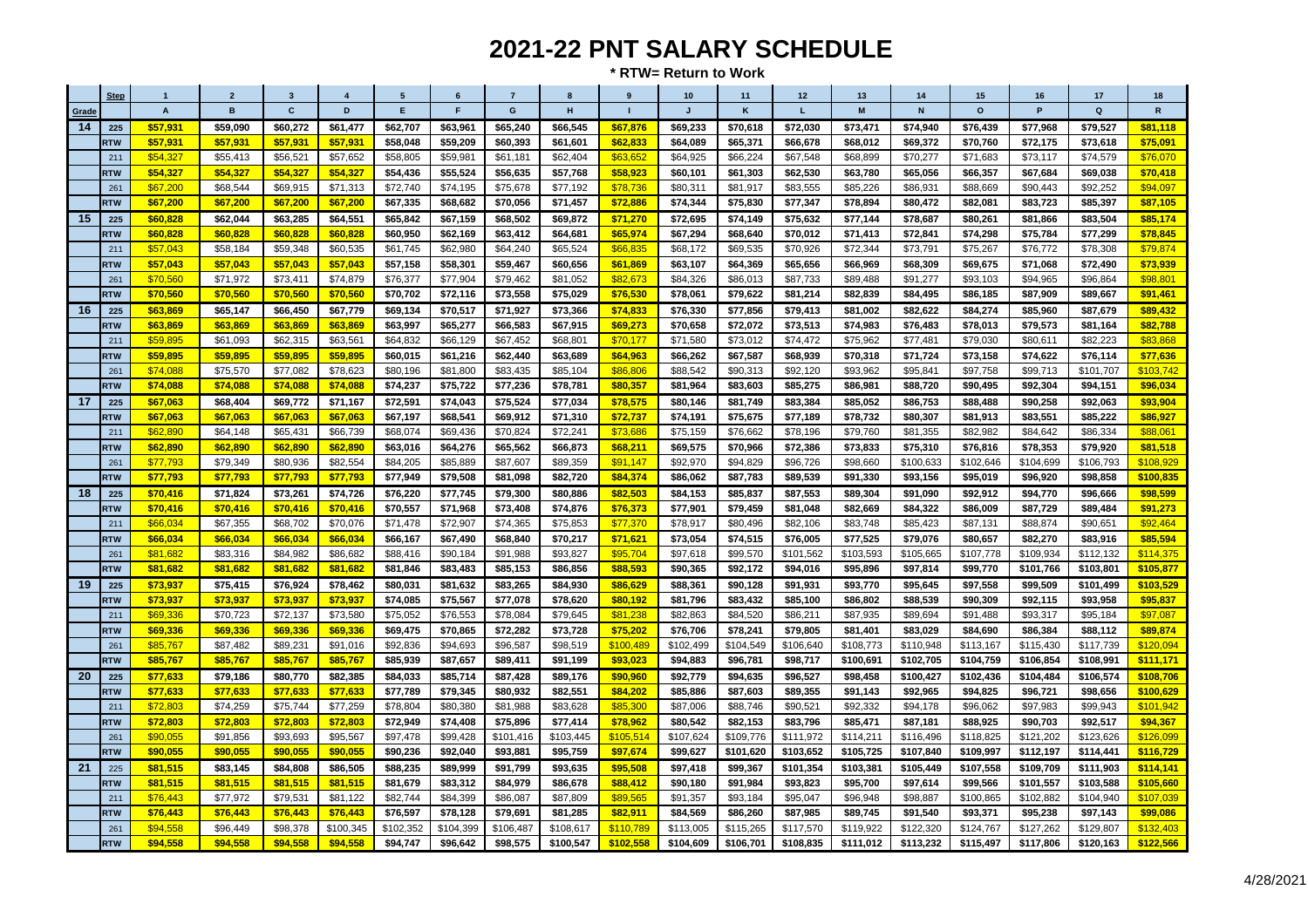**\* RTW= Return to Work**

| \$43,900.09 |  |  |  |
|-------------|--|--|--|
| \$40,638.31 |  |  |  |
|             |  |  |  |
| \$41,168.53 |  |  |  |
| \$38,109.71 |  |  |  |
| \$50,924.10 |  |  |  |
| \$47,140.44 |  |  |  |
|             |  |  |  |
| \$46,072.81 |  |  |  |
| \$42,649.60 |  |  |  |
| \$43,206.06 |  |  |  |
| \$39,995.85 |  |  |  |
| \$53,444.46 |  |  |  |
| \$49,473.54 |  |  |  |
|             |  |  |  |
| \$48,376.45 |  |  |  |
| \$44,782.08 |  |  |  |
| \$45,366.36 |  |  |  |
| \$41,995.64 |  |  |  |
| \$56,116.69 |  |  |  |
|             |  |  |  |
| \$51,947.22 |  |  |  |
| \$50,795.28 |  |  |  |
| \$47,021.19 |  |  |  |
| \$47,634.68 |  |  |  |
| \$44,095.43 |  |  |  |
|             |  |  |  |
| \$58,922.52 |  |  |  |
| \$54,544.58 |  |  |  |
| \$53,335.04 |  |  |  |
| \$49,372.25 |  |  |  |
| \$50,016.42 |  |  |  |
|             |  |  |  |
| \$46,300.20 |  |  |  |
| \$51,675.73 |  |  |  |
| \$47,836.22 |  |  |  |
| \$61,868.65 |  |  |  |
| \$57,271.81 |  |  |  |
| \$56,001.79 |  |  |  |
|             |  |  |  |
| \$51,840.86 |  |  |  |
| \$52,517.76 |  |  |  |
| \$48,615.69 |  |  |  |
| \$64,962.78 |  |  |  |
| \$60,136.05 |  |  |  |
| ww.uu       |  |  |  |
| \$58,801.88 |  |  |  |
| \$54,432.90 |  |  |  |
| \$55,143.10 |  |  |  |
|             |  |  |  |
| \$51,045.97 |  |  |  |
| \$56,972.49 |  |  |  |
| \$52,739.44 |  |  |  |
| \$68,210.18 |  |  |  |
| \$63,142.17 |  |  |  |
|             |  |  |  |
|             |  |  |  |

**18+e**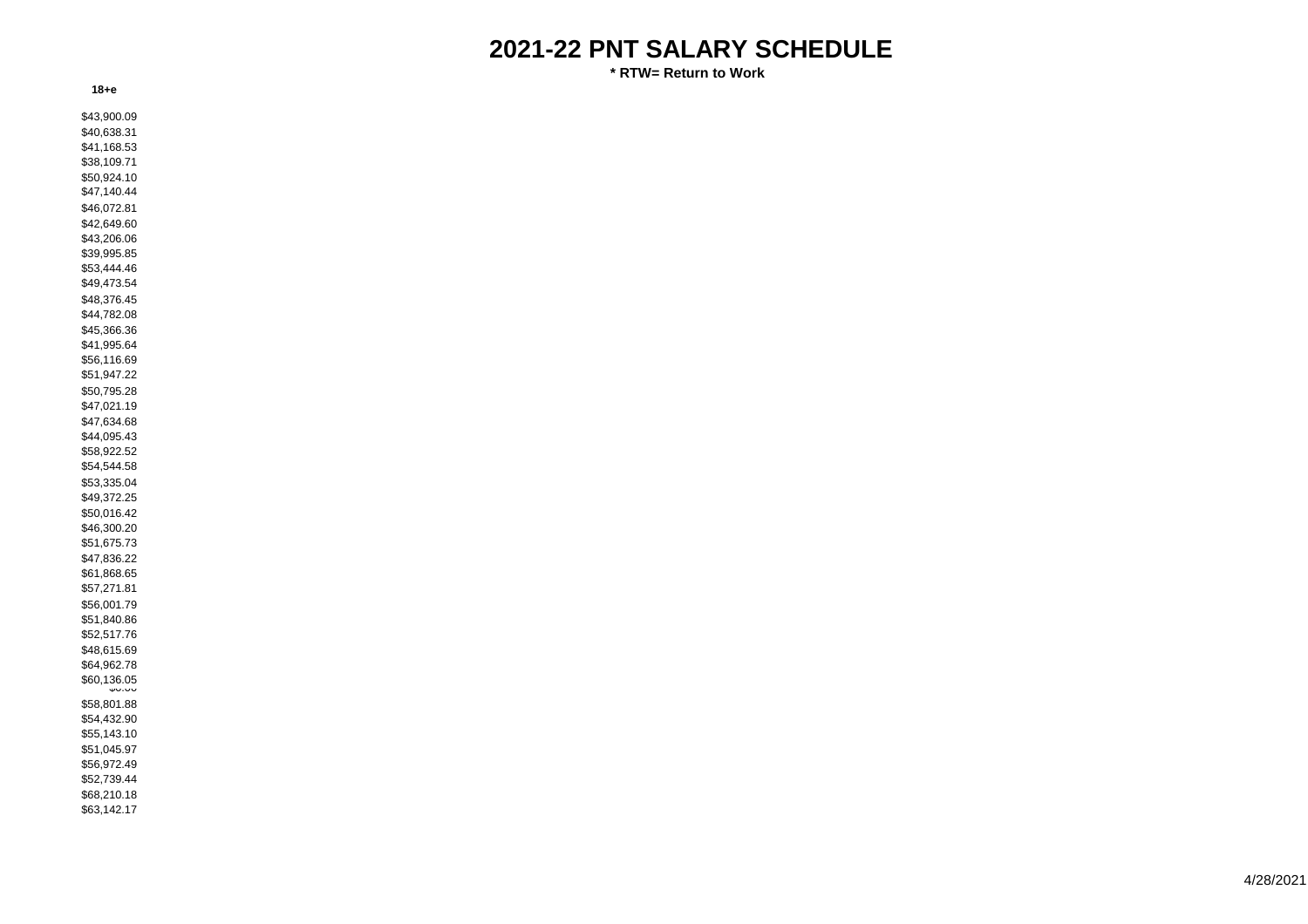| \$61,741.98 |  |  |
|-------------|--|--|
| \$57,154.55 |  |  |
| \$57,900.25 |  |  |
| \$53,598.27 |  |  |
|             |  |  |
| \$71,620.69 |  |  |
| \$66,299.28 |  |  |
| \$64,829.08 |  |  |
|             |  |  |
| \$60,012.28 |  |  |
| \$60,795.27 |  |  |
| \$56,278.18 |  |  |
| \$68,574.76 |  |  |
| \$63,479.65 |  |  |
|             |  |  |
| \$69,439.14 |  |  |
| \$64,279.82 |  |  |
| \$75,201.73 |  |  |
| \$69,614.24 |  |  |
| \$68,070.53 |  |  |
|             |  |  |
| \$63,012.89 |  |  |
| \$63,835.68 |  |  |
| \$59,092.69 |  |  |
| \$66,861.00 |  |  |
| \$61,893.23 |  |  |
| \$72,003.49 |  |  |
|             |  |  |
| \$66,653.63 |  |  |
| \$72,608.57 |  |  |
| \$67,213.75 |  |  |
| \$75,028.85 |  |  |
| \$69,454.21 |  |  |
|             |  |  |
| \$78,961.81 |  |  |
| \$73,094.95 |  |  |
| \$71,474.06 |  |  |
| \$66,163.53 |  |  |
| \$67,026.78 |  |  |
| \$62,046.69 |  |  |
| \$82,909.91 |  |  |
|             |  |  |
| \$76,749.70 |  |  |
| \$75,047.76 |  |  |
| \$69,471.71 |  |  |
| \$70,378.12 |  |  |
| \$65,149.03 |  |  |
| \$87,055.40 |  |  |
|             |  |  |
| \$80,587.18 |  |  |
| \$78,800.15 |  |  |
| \$72,945.30 |  |  |
| \$73,897.03 |  |  |
| \$68,406.48 |  |  |
|             |  |  |
| \$91,408.17 |  |  |
| \$84,616.54 |  |  |
| \$0.00      |  |  |
|             |  |  |